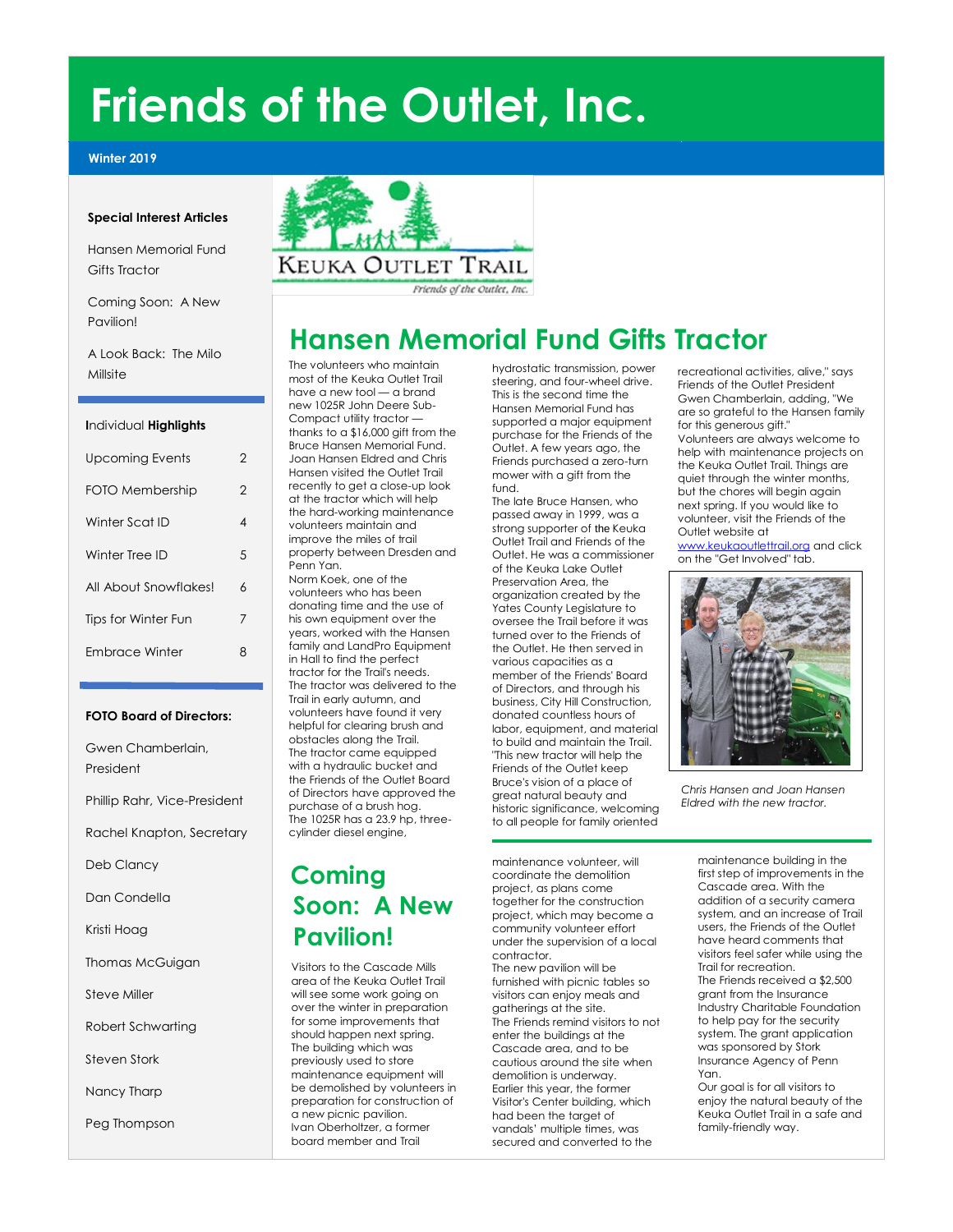# Calendary

# **Upcoming Events. . .**

## **January 24, 2019**

**Board of Directors Meeting** *7:00 PM Lyons National Bank*

*The meeting is open to anyone interested in the Keuka Outlet Trail and the Friends of the Outlet.*

## **February 27, 2019**

**Board of Directors Meeting** *7:00 PM Lyons National Bank*

*The meeting is open to anyone interested in the Keuka Outlet Trail and the Friends of the Outlet.*

## **February 28, 2019**

**Hot Chocolate and Cool History** *7:00 PM Penn Yan Methodist Church Fellowship Hall*

## **March 27, 2019**

**Board of Directors Meeting** *7:00 PM Lyons National Bank*

*The meeting is open to anyone interested in the Keuka Outlet Trail and the Friends of the Outlet.*

## **Hot Chocolate and Cool History**

Are you interested in being right in the middle of history?

Travel back in time to enjoy the sights, sounds, artifacts, and people as the history of Milo Mill, Fox Mill, and May's Mill comes alive!

Join the Friends of the Outlet, in partnership with the Yates County History Center, for **Hot Chocolate and Cool History** on **February 28, 2019**, at **7:00 PM** in the Penn Yan United Methodist Church Fellowship Hall.

## **Spend an hour with the Dearly Departed Players**

listening to and interacting with the stories of the Mill owners and other early settlers involved with the industry that shaped Penn Yan. Learn about milling operations, the importance of the Keuka Outlet Creek to the mills, and the impact of the mills on the settlers' way of life.

## **Don't Forget to Renew!**

It's that time of year again…the time to renew your FOTO membership!

Last year, your generous donations helped fund a number of efforts toward improving the Keuka Outlet Trail, including: bench seating, informational kiosks and signage, an improved and widened trail surface, free Trail events, an enhanced Web presence, and numerous safety and cleanup initiatives.

This year we hope to accomplish even more. However, we couldn't do it without the generous contributions of members just like you! Help us become a catalyst for change with improvements to the Cascade Mills site.

**Please join the Friends of the Outlet for another successful year by renewing your membership** OR **joining us as a new member!**

**Membership renewal letters will be mailed in January** OR **alternatively, you can submit your application and payment on our member portal by clicking on**:

Examine historical artifacts, ask questions, and enjoy hot chocolate and cookies on this **magical winter evening**.

Mark your calendars as this Is sure to be a **fun-filled event for the** 

Donations to either organization

[community@keukaoutlettrail.org](mailto:community@keukaoutlettrail.org) 

**entire family**!

are welcome.

**To attend, RSVP** to

[www.keukaoutlettrail.org/](http://www.keukaoutlettrail.org/membership) [membership.](http://www.keukaoutlettrail.org/membership)

As always, the Board of Directors of the Friends of the Outlet thanks you for your continued dedication to our Trail. We look forward to serving you for another year!

## **Water Access on the Trail**

A "nod "of great thanks to John Warner, Trail maintenance volunteer, for forging a water access loop located between the Turtle Pond and Seneca Mills Falls.

Two benches are in place on which to relax and enjoy the serenity of the Outlet Creek and the majesty of

the shale cliff vista. A sign marks the loop entrance.

When out for a hike, be sure to visit this tranquil respite along the Trail!

*FOTO Member Suzanne Barbee enjoying the new Trail Loop.*

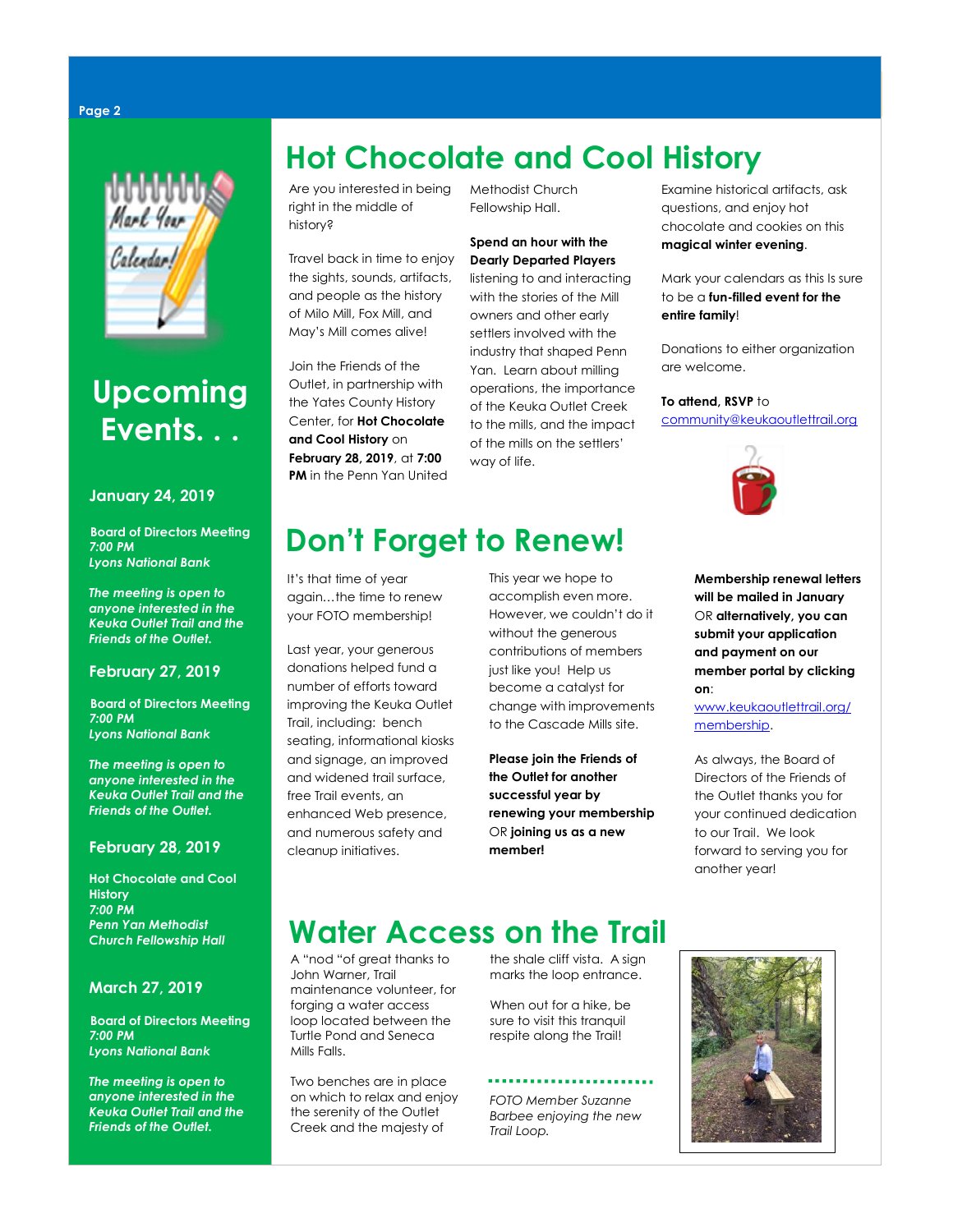## **A Look Back: The Milo Millsite**

*Visitors to the Trail are often curious about the old smokestack and mill remnants located at the Milo Millsite,1.6 miles from Penn Yan. The Trail, while enjoyable in its own right, has a rich history of settlers and industry not to be lost on those of us enjoying it today.*  Take a moment to return to an earlier time in this well *researched article written by Frances Dumas . . .* 

A gristmill was built on this site at a time when the whole surrounding area was still the haunt of wolves.

John Lawrence had been a shipbuilder in the seaport city of New Bedford, Massachusetts. At the age of 36 he decided to move himself and his growing family (his oldest son Melatiah was 15; there were three younger sons and five daughters) to the wilderness of western New York. Lawrence's wife Anna was related to Thomas Hathaway, a leader of Jemima Wilkinson's Society of Universal Friends. Lawrence never joined the new sect, however, remaining a Quaker and all his life keeping the sober dress and old-fashioned speech associated with them.

The Lawrence family arrived during the summer of 1789, pitched a tent and lived in it until a log house could be built. That first winter it was Lawrence's gift of cornmeal that kept some of the families roundabout from starvation. In 1791 he acquired title to a large landholding in what would someday be Milo, and finally built a house and store on a 40-acre parcel along the Outlet in 1800.

This store was one of the first in the area. Many years later Robert Chissom's daughter remembered that the first dry goods she ever saw were in John Lawrence's store. Her father sent her on horseback through the woods to buy loaf sugar "for some doings at his tavern" in what is now Penn Yan.

Besides his house and the store in one wing, Lawrence built a gristmill and perhaps a sawmill. In 1802, the town highway records mention a road "running northerly…to the middle of the bridge near…Lawrence's Mills."

Lawrence gave the property to his son John Jr. in 1820 "in consideration for the love and affection which I have and bear unto him." By 1825 a distillery had been added. The younger man died only a few months after his father, in the fall of 1833. The mill property was sold at auction and Aaron Remer, the executor of John Lawrence Jr.'s estate, was the high bidder.

Remer died in 1841, still owning the establishment everyone called Lawrence's Mill. His executors offered the property for sale, mentioning the gristmill, the sawmill, the abundance of water power and the site's easy access. Despite all these assets his estate was unable to make a quick sale. It wasn't sold until 1845, to a man named Samuel Rail, who paid the same \$2000 that Remer had bid at the auction ten years earlier. Rail sold the property at a loss less than two years later. The conclusion is inescapable that the mills had fallen into disrepair. By this time there were several gristmills on the Outlet, and perhaps the competition with more modern technology was just too much. In any case, a Penn Yan grocer and hotelkeeper named Amasa Tuell bought the place in 1847 for \$1195 and sold it less than ten years later for \$9500. In the meantime, Tuell evidently scrapped the old gristmill business and turned exclusively to the more profitable distilling.

Tuell was a local character, advertising himself as "the man what sells groceries cheap." In 1840 he had placed an ad calling in old debts with the announcement the "I must have money or something to pay debts, this is no joke, I am in right down earnest and you will find it so … Don't forget, if you do you will see the White Horse coming with a genteel rider on him, with a hat full of papers." He also wanted a thousand coonskins with the tails left on.

Calvin Drake bought the distillery in the mid-1850s and by 1860 more men were employed there than in any other mill on the Outlet. They made 5000 barrels of "high wine" that year from 60,000 bushels of corn, rye and oats. As a by-product, the business produced 440,000 pounds of beef and pork; the total annual output of the mill was worth \$67,000.

Drake sold the property in 1868 (he was 81), including a house and orchard south of the mill. He reserved for himself the right to enter the orchard each year as long as he lived, to pick ten bushels of apples.

Two years later the buyers defaulted on their payments, the mortgage was foreclosed and the property once again sold at auction. Calvin Russell and his son were the high bidders at \$10,300. They ran the distillery until 1872 and then turned it into a paper mill.

Russell was probably inspired by the success of William Fox's new paper mill upstream. He didn't have to do much to convert his distillery to papermaking. since the big vats and boilers could also be used to cook straw mash into pulp. The old wooden mill was renamed, though: it was now the Milo Paper Mill.

In 1882 Russell went into partnership with John T. Andrews 2nd. Andrews was a native of Reading in Schuyler County, a 40-yearold lawyer and Civil War veteran. He already owned the Yates County Oil Mill downstream, on the site where the two men would soon build the enormous new Seneca Paper Mill. The partners also owned the two gristmills in Penn Yan, and had joined with other millowners to ensure that a railroad was built on the old canal right-of-way. Papermaking demanded enormous amounts of bulky raw materials like straw, lime and coal. Horsedrawn wagons on the unpaved roads of the time simply couldn't satisfy the mills' voracious appetite.

When the partnership broke up in 1888, Andrews retained ownership of the Milo Mill. He built an entire new brick factory across the road from the old mill on the site of John Lawrence's house. A new race was built and in 1890 the mill began production of straw pulp wrapping paper. Output increased to about 80 tons a week.

The mill was gutted by fire in 1910, but Andrews rebuilt it almost immediately. It was sold along with its water rights in 1927 to the E. L. Phillips hydropower interests and resold ten years later to the National Manufacturing Co. of Tonawanda. Dry felt was manufactured in the mill and shipped to Tonawanda for use in making finished roofing materials. This operation continued until 1961, after which the building was used for several years to rehabilitate old paper-making machinery

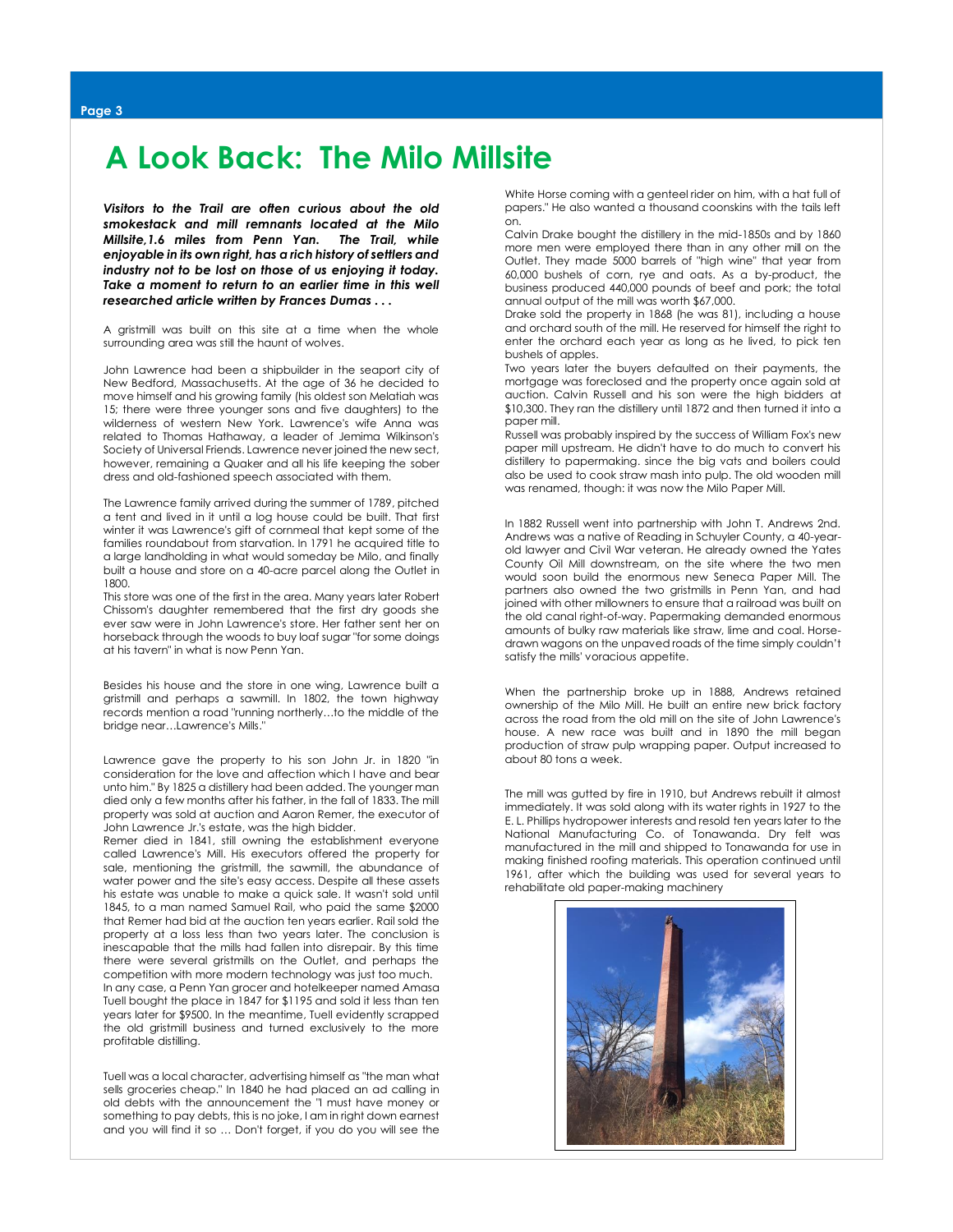#### **Page 4**

## **White-tailed Deer vs. Cottontail Rabbit**



**Below is a picture of coyote scat**. Notice how the end of the scat looks like it has been twisted. **Fox and coyote** scat look similar, but fox scat is generally smaller. The second photo is scat from a **domestic dog**, notice the ends are not twisted.



**Black bear scat** is usually in a large tubular pile and usually will contain different food items depending on the time of year. In the spring, bear scat will most likely contain vegetation. In the summer and fall, it will contain things such as seeds, berries, corn, acorns and apples if available**. Scat from a raccoon** can be found anywhere from the water's edge to around your trash can. It is moderately sized and can contain anything from berries to shiny garbage fragments (raccoons are attracted to shiny objects, especially in water).



## **Winter Scat Identification**

The winter snow provides a great backdrop for finding wildlife scat; you can learn how to identify some of the common critters that reside in our area by looking at their scat. **When first looking at scat you want to see if there are any remnants or signs of what the animal has been eating.** For example, are there berries, fur, bones, or plant fibers? Identifying what the scat is made up of will narrow down the type of species that the scat can belong to. If the scat contains fur or bone then you can assume that the animal is a carnivore, like a fisher or bobcat. Where things can get tricky is if the scat has berries or fur and berries, this comes from an omnivore like a fox, coyote, raccoon or black bear that eat both meat and vegetation. If the scat only contains plant fibers then you can assume that the animal is an herbivore. Some New York species that fit this category are deer, rabbit, porcupine and woodchuck. **The next thing to look at is the placement of the scat and its shape.** Canines will generally place their scat higher off the ground such as on a rock in a trail; this is

territory so it can be found by other canines. Scraping marks in the dirt from their paws can also be found in front of canine scat. Felines don't specify where their scat lands and the scat are tubular and sectioned. Deer and rabbit scat are shaped like a ball or marble and can be found primarily in feeding areas. The scat from black bear and raccoon is usually dark in color and will be tubular in shape

White-tailed deer scat is probably the most common that you will find. It will generally be found in a pile and each piece will be around the size of a small marble. Softer scat will still resemble the ball shape, but more in a patty form.



**Turkey scat** is greenish to brown in color and it is believed that male turkeys' (toms) scat is in a J shape whereas females' (hens) scat is in more of a pile. The difference in shape is due to the different body structures between males and females.

freezing, keep your water bottle on the inside of your jacket – properly sealed, of course.

## **Don't toss the sunscreen.**

While this is most important if you are hiking in a snowy region, winter hikers often forget about the [sun's](https://americanhiking.org/sun-safety/) glare reflecting off of white snow. **Be prepared for shorter days.**

As early as October, dusk settles earlier and more quickly than in the summer. Have a good idea of the usable daylight hours before going hiking. Always carry a [headlamp](https://americanhiking.org/resources/flashlights/) or flashlight with extra batteries.

## **First Day Hike**

**Make a New Year's resolution to your health and happiness by kicking off 2019 with an invigoratin[g First Day Hike](http://www.stateparks.org/initiatives-special-programs/first-day-hikes/) on the Keuka Outlet Trail.**

Hiking offers inspiring ways to improve your physical and mental health, while exploring the beautiful land along the Trail.

Hiking during the winter can be fun as long as you prepare with these tips:

## **Dress in layers**.

While it is perhaps nice to have a huge, fluffy parka on the ski slopes, it really isn't practical for the Trail. Instead, take several layers you can peel off or put on when you stop and go on the Trail. Your base layer should be a wickin[g fabric](https://americanhiking.org/resources/clothing/) that will pull your sweat away from the skin. Overheating is a dangerous threat since excessive moisture that isn't allowed to escape can freeze and cause hypothermia. If you ever wondered why some of your jackets have zippers under the armpits, it's to keep air circulating and prevent your clothes from getting wet.

#### **Wear a hat!**

Our heads are filled with oxygen-carrying capillaries which fuel our brains and consume one third of the body's energy. During the colder months it is important to keep your head covered to maintain function and not lose precious body heat. You may want to bring a warmer, heavier hat for rest periods.

a way they mark their

#### **Keep your water bottle warm.**

On the trail, a foam sleeve like a koozie will help prevent the [water](https://americanhiking.org/water-purification/) from freezing in a bottle. Nothing warms your body or your spirits like warm liquid. Boil water to take with you as you hike. Also, to keep water from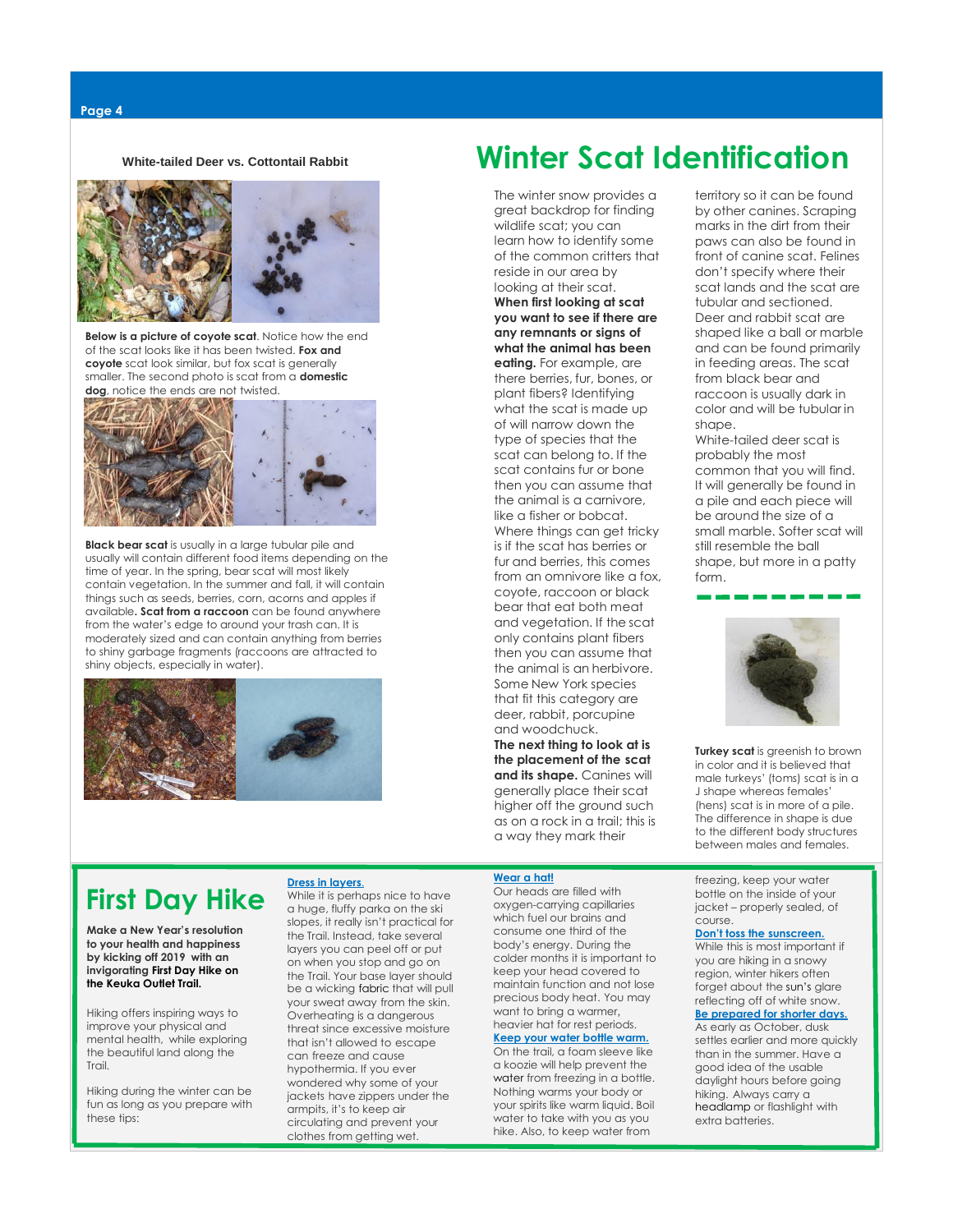# **Winter Tree Identification: Evergreens**

Evergreen means these trees keep their "leaves" throughout the winter. Though we may call them pine needles, they are actually very skinny leaves that serve the same function as the leaves on a deciduous tree. Identifying evergreens during the winter months is almost the same as in spring and summer, with the added advantage of having mature pine cones. Growth pattern, bark, cones, needle shape and number are used to identify the different species.

Like deciduous trees, evergreens have leaves attached at the stem from the node. However, evergreen trees can have multiple needles attached to the stem in a **bundle** or sheath. This helps identify species since they differ by the number of needles they have per bundle.

See the example below:



**WHITE PINE**



**White pine** usually grows straight and tall with horizontal, upturned branches. The tree has a uniformly full foliage appearance.

The bark is a light gray in color with shallow ridges. White pines can be found in well drained soils and are native throughout the state. Look at the characteristics of

the twig and cone. There is a pencil in each picture for size reference:



**White pine** has 5 needles per bundle. The needles and stem are flexible and slender. The cone is long and narrow and about 3 to 8 inches in length. Needles are light green in color.

**RED PNE**



**Red pine** is a tall, straight growing tree with horizontal or dropping branches. The foliage looks clumpy, instead of uniformly full like white pine. The bark can have a reddish coloring and is flaky/ scaly. This tree grows in well drained areas; such as a rocky or sandy habitat. Red pines are native to a small area of the state, but are often planted around reservoirs or in parks.

**Red pine** has two long needles per bundle. The needles and stem are thick, unlike white pine. The needles are dark .<br>green and stiff – they break in half easily. The cone is short and round; usually about 1.5 to 3 inches in length.



**EASTERN HEMLOCK**

 **5**



**Eastern hemlock** has a tall straight growth pattern. The branches grow horizontally. The foliage is more of a yellowish green in color compared to white pine. In this picture there are white pine trees in the left background for comparison. The bark is scaly when young, becoming ridged with age. The trunk is reddish-brown in color. These trees grow in a shadymoist habitat, often along streams, on slopes or at higher elevations. Eastern Hemlocks are native to NY.

**Hemlock** does not have bundles of needles, just one short needle per node. The needles are yellow-green in color and are soft and flexible. The underside of the needle is whitish. The cone is small and round, under an inch in length. The twig is thin and flexible.



**"I wonder if the snow loves the trees and fields that it kisses them so gently? And then it covers them up snug, you know, with a white quilt; and perhaps it says, 'Go to sleep, darlings, till the summer comes again.'"**

*- Lewis Carroll*

#### **Page 5**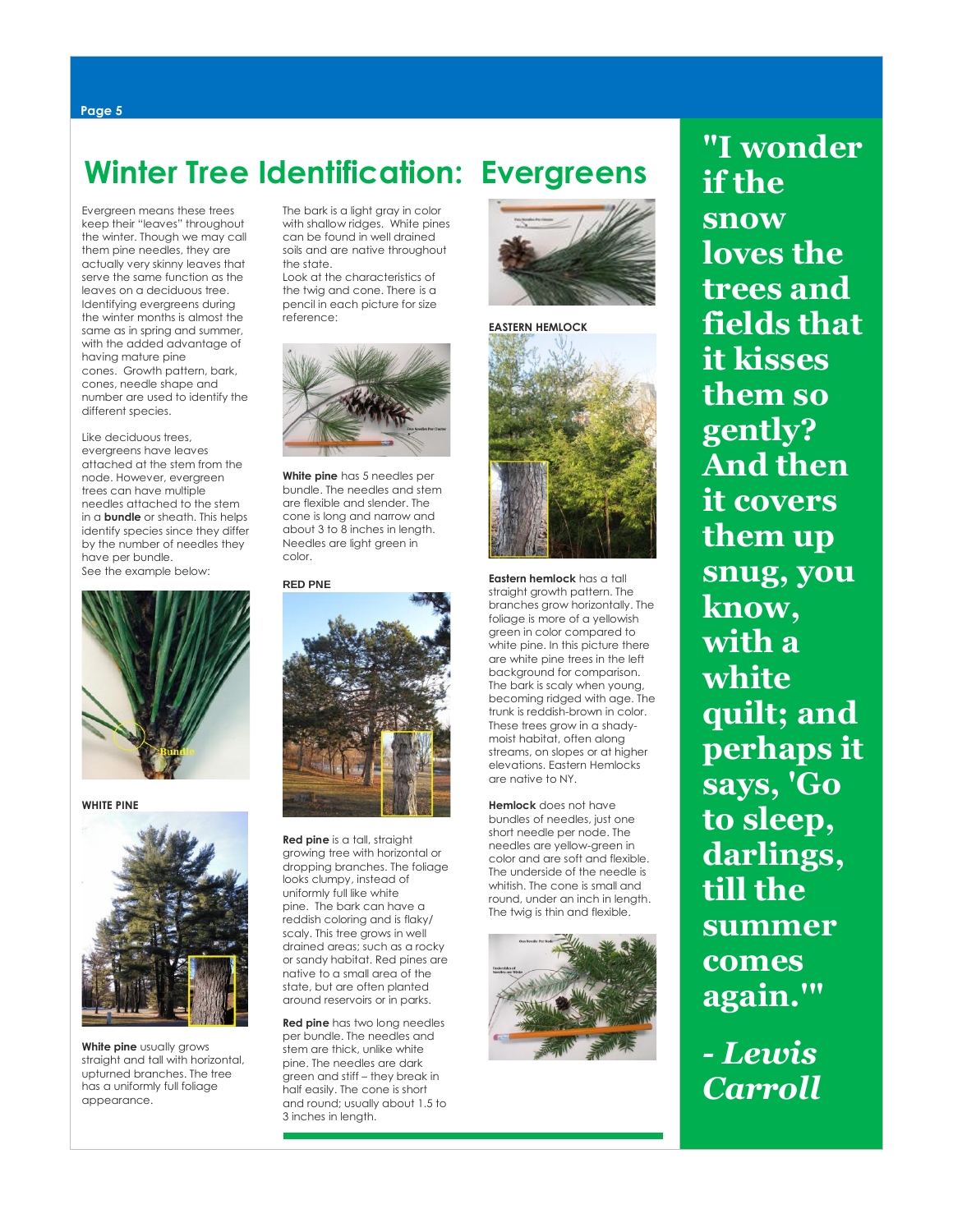**6 TYPE TITLE HERE**

**"To appreciate the beauty of a snowflake it is necessary to stand out in the cold."**

*- Aristotle*

## **Take a Closer Look at Snowflakes**

In December, the season of winter begins on the Winter [Solstice.](http://www.windows.ucar.edu/tour/link=/the_universe/uts/winter.html&edu=elem) By late autumn, most areas of New York State have seen at least a few snowflakes. Why not take a close look at this beautiful form of water? Here is what to do: Get together some black construction paper, a soft paintbrush, some toothpicks, and a magnifying glass. Get a cardboard box to store your equipment in and place everything in a sheltered spot at outdoor temperatures. An unheated garden shed or garage works well. Having all your equipment cold will keep the snowflakes from melting too fast while you look at them. If you would like to try to preserve

## **Snowflake Fun Facts Snowflake Sizes**

The smallest snowflakes are calle[d Diamond Dust crystals,](http://www.snowcrystals.com/guide/guide.html)  and they might be as small as the diameter of a human hair. The faceted crystals sparkle in sunlight as they float through the air, which is how they got their name. They are somewhat rare, appearing in bitter cold weather.

The image below shows the sizes of a variety of stellar snowflakes when compared to a penny. It includes the [largest](http://www.snowcrystals.com/monster/monster.html)  [snow crystal](http://www.snowcrystals.com/monster/monster.html) ever

## **Snowflake Bentley**

From the earliest memories of our childhood, many of us can remember hearing the phrase "no two snowflakes are alike". This discovery was made in the small rural town of Jericho, Vermont by Wilson A. Bentley (1865-1931).

A self-educated farmer, Bentley attracted world attention with his pioneering work in the area of photomicrography, most notably his extensive work with snow crystals (commonly known as snowflakes). By adapting a microscope to a bellows camera, and years of trial and error, he became the first person to photograph a single snow crystal in 1885.

snowflakes, add a can of hair spray or spray acrylic (Krylon for example) and some glass microscope slides. If you want to try to preserve snowflakes, you will want to get an adult to help.

When it starts to snow, take your box outside and catch snowflakes on the black paper. If you need to, you can move them around with the paintbrush or toothpicks. Look at them with the magnifying glass. A magnifying glass works best if you hold it close to your eye and move the paper with the snowflake up close to get it in focus. Try not to breath on the snowflake or it might melt. How many sides does a snowflake have? Do all snowflakes

photographed, measuring 10 mm (0.4 inches) from tip to tip.



**By the Numbers** About a billion million snowflakes

photomicrographs were He would go on to capture more than 5000 snowflakes during his lifetime, not finding any two alike. His snow crystal acquired by colleges and universities throughout the world and he published many articles for magazines and journals including, Scientific American and National Geographic In 1931 his book "Snow Crystals", containing more than 2400 snow crystal images, was published by McGraw-Hill. On December 23, 1931, Bentley died at the family farmhouse in Jericho. Because of his

seem to have this same number of sides? Does the size and beauty of snowflakes change with the weather? How can you find out? To preserve a snowflake, spray a microscope slide with hairspray or spray acrylic. Catch a falling snowflake on the sticky surface of the slide. Set the slide somewhere where it will stay cold but where no more snowflakes will fall on it, maybe in your supply box with the lid closed. Leave the slide for a few hours until the hairspray or

in the snowflake disappears. If you can, look at the finished slide under a microscope.

acrylic dries and the water

fall each second, averaged over a typical year. That's enough snow to make one snowman for every person on earth every ten minutes. (Of course, this is quite a rough estimate. The amount of total snowfall each year is not known well, nor is the average size of a snowflake.)

#### **Frozen**

About 98% of the Earth's water is in the oceans, leaving 2% as fresh water. About 90% of that fresh water is permanently frozen, mostly locked up in the Antarctic and Greenland ice sheets.

> wonderful work with snow crystals, he became affectionately known as "Snowflake" Bentley.

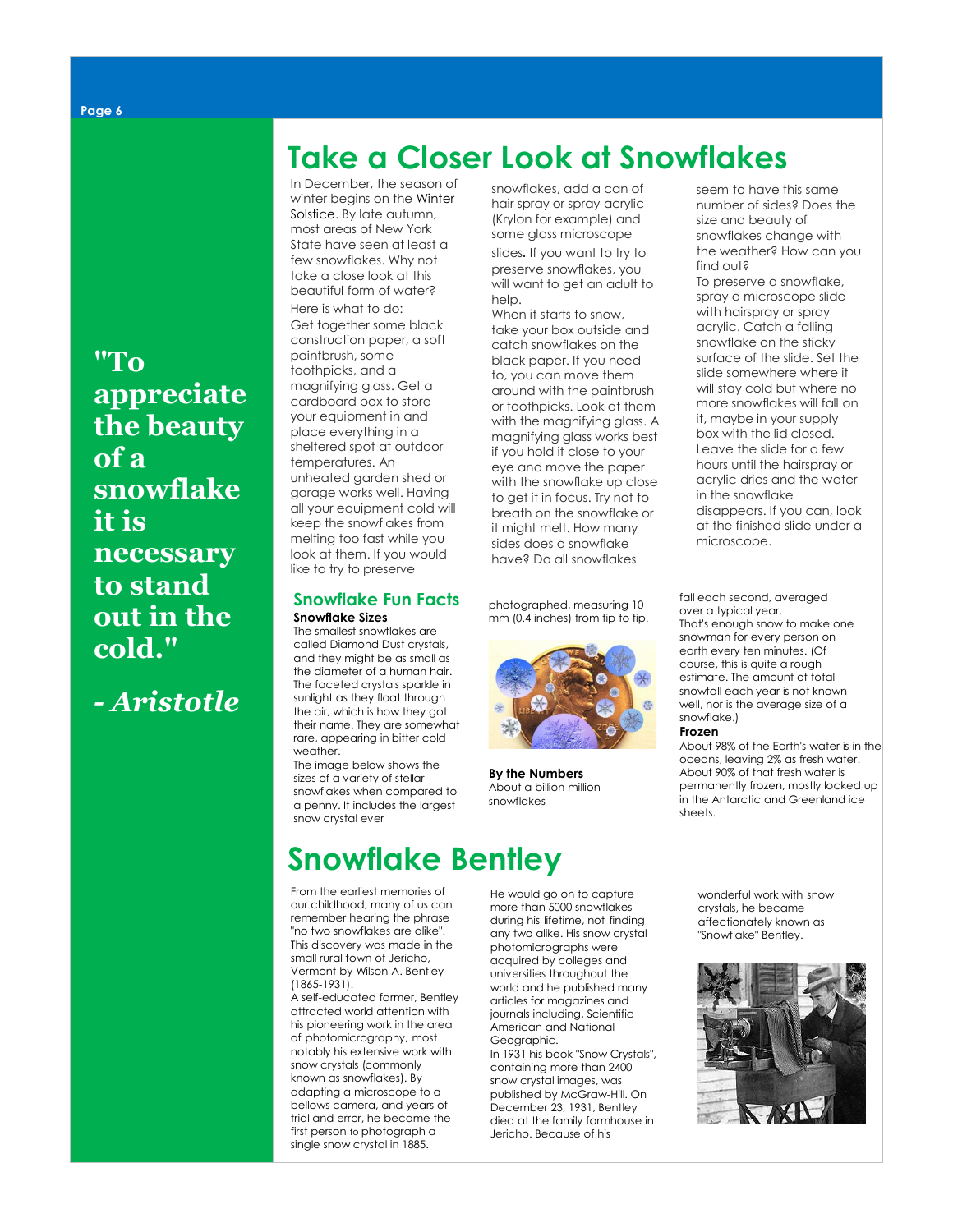#### **Page 7**

## **Got Cabin Fever? Tips for Winter Fun!**

Instead of going stir crazy, try these fun things to do with kids in winter.

- □ Make homemade hot cocoa with marshmallows.
- Go sledding together. (Don't forget to bundle up and bring the bike helmets for added safety!)
- □ Make paper snowflakes and hang them up in unexpected places around your home.
- Go bowling. If your kids are young, try the 'duck pins' for little ones.
- Use your phone's camera to make a slow-motion video of the snow accumulating outside your window. Then send it to family members via email to show them how deep the snow really is!
- □ Make a araph showing each day's high and low temperatures for the week. Then make predictions about next week and see who's closest to each day's actual temperature.
- **II** Make ice cream using snow.
- Go roller skating at an indoor rink that plays your favorite music.
- **Have a snowball fight.** If your kids are different ages/sizes, set a few ground rules up front.
- D Play board [games](https://www.thespruce.com/best-family-board-games-4151145) together, and be sure to introduce the kids to some of *your* favorites!
- **Make a pine cone bird** feeder using peanut butter and birdseed. Then hang it outside a window where you'll get to see the birds enjoy the treat each day.
- Take a guess at how much snow is on the

ground. Then grab a ruler and go measure it to see how much snow you've gotten this year.

 **7**

- **I** Make greeting cards for residents of a local nursing home. Then take a 'field trip' to deliver them together.
- **Make snow angels in** your yard and watch the snow fall together. **Buy a kid-sized shovel**
- and shovel the driveway or sidewalk together. (If the snow is really deep, be sure to carve out a 'lighter' area for your kids to work.)
- Visit your local library and check out books on winter themes. Then come home and take turns reading to one another. Bonus: use your phone to record one another reading and then save the recordings for bedtime stories on a night when you're extra exhausted.
- Draw and color a mural showing a winter scene. Then hang it up in your living room where the kids will enjoy seeing it every day, or mail it to a family member who lives in an area of the country unaccustomed to snow.
- $\Box$  Build a snow fort together. Or, if it's too cold outside, build your own super fort indoors out of blankets, pillows, and large boxes.
- D Take a knitting class at your local craft store and make hats for each other.
- **Fill a spray bottle with** colored water and write in the snow. This is a great way for young

kids to practice their letters.

- Bundle up and take a walk during a snowstorm.
- Make a snowman sun catcher and hang it in a window that catches the bright morning sun.
- D Collect old winter coats from family members and friends. Then donate them to a local charity.
- Use the back side of some leftover wrapping paper to draw and color lifesized pictures of one another.

## **Winter Journey Sticks**

A journey stick is essentially a memento of a nature walk, featuring fallen items collected while on the walk (no picking from plants!); these might be things like leaves, twigs, flowers, berries, feathers or anything else natural that you find along the way.

Younger children can use a rectangular piece of cardboard with double sided tape attached to secure the items to the card. Older children can make a journey stick the traditional way, by choosing a stick and attaching items to it using string or wool. It's a very simple nature craft requiring very little preparation, and you can build it into any outdoor exploration. Consider making journey sticks from each season and getting children to compare what nature has to offer at different times of year.



# *"In seed*

*time* 

*learn, in* 

*harvest* 

*teach, in* 

*winter* 

*enjoy."*

*- William Blake*